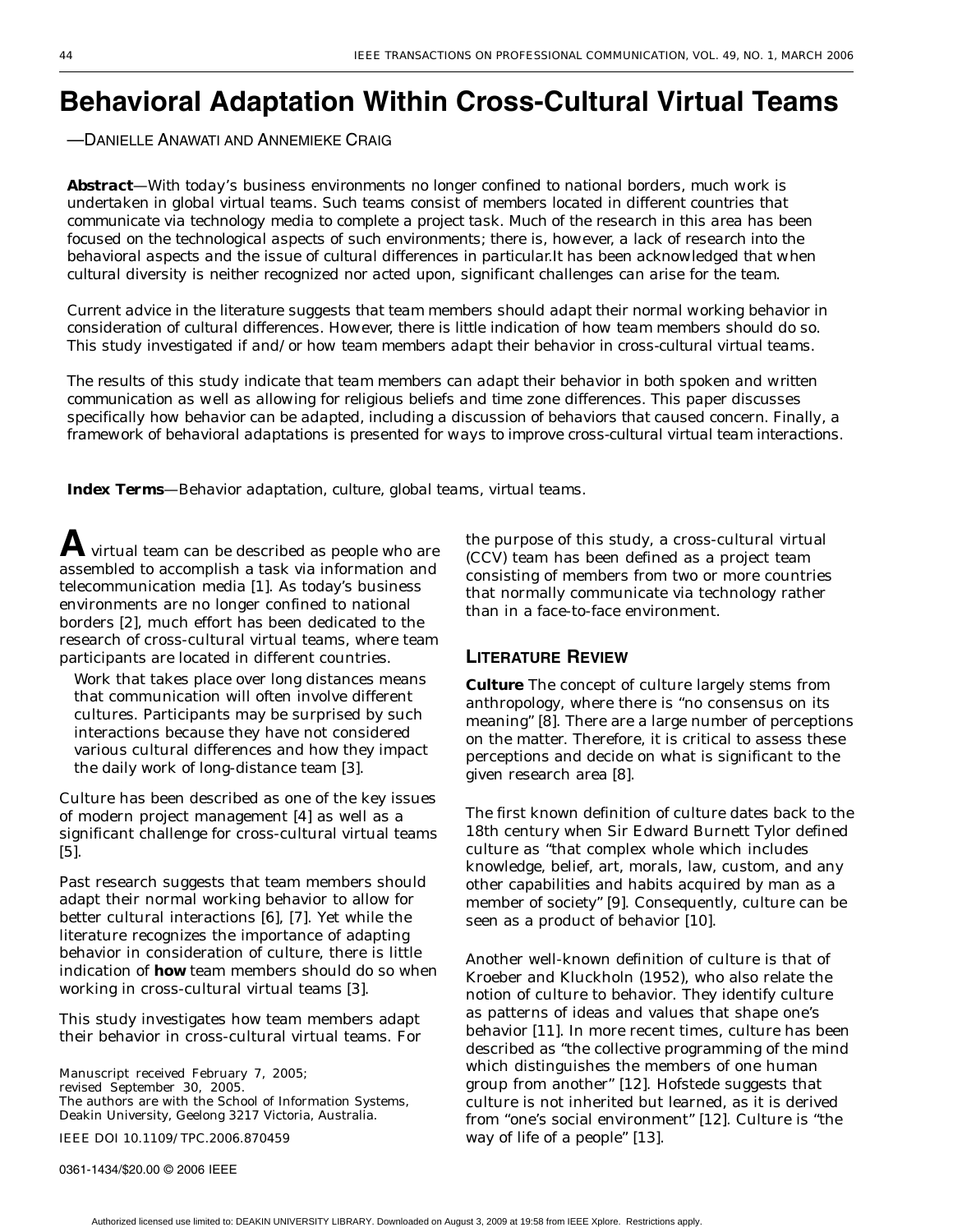Culture comes in many different forms such as functional culture, organizational culture, and national culture [[5\]](#page-11-0). Throughout this study, the term culture is used to represent national culture.

Hofstede's work from the 1970s explored the notion of national culture. Four independent dimensions of national culture that could be measured relative to other cultures were proposed; POWER DISTANCE (from small to large), INDIVIDUALISM versus COLLECTIVISM, the degree of MASCULINITY versus FEMININITY, and uncertainty avoidance (from weak to strong). After replication, a fifth cultural variable was added, that of LONG-TERM ORIENTATION as opposed to SHORT-TERM ORIENTATION. These five dimensions could be used to study cultural differences between people from different countries [[14\]](#page-11-0). This work, however, is now over ten years old and bears replication yet again. Culture is not static and it is worth considering how recent globalization may have converged cultures to some extend. However, De Mooij (2003) suggests that differences in culture are not being affected by globalization and that culture differences may in fact be further diverging as opposed to converging [[15\]](#page-11-0).

**Cross-Cultural Virtual Teams** A team can be defined as "individuals organized to work together to accomplish a specific objective" [\[16](#page-11-0)]. For the purpose of focusing this research, the definition of team can be narrowed to the notion of a project team seen as "a group that works on a specific project that has a beginning and an end" [[17](#page-11-0)]. More so, a virtual team can be described as a team consisting of people who are assembled to accomplish a task via information and telecommunication [\[1](#page-11-0)]. Virtual teams differ from traditional project teams (often referred to as co-located teams), as team members do not work together in the same physical location [[18\]](#page-11-0). Virtual team environments are "complex phenomenon(s) with numerous technological and social perspectives" [[19](#page-11-0)].

During the 1990s, the use of CCV teams began to accelerate due to aspects such as global competitiveness, the increase in global customers, and the readiness of today's technology [[18\]](#page-11-0). Such technologies include telephone, email, fax, synchronous chat programs, video, and call conferencing. With the increased usage of CCV teams by organizations, it becomes important to understand factors that affect a team's ability to work well. The technology itself, the issue of perceptions of time [\[20](#page-11-0)], and the behavior of team members are all relevant factors. Behavior is the particular focus of this study.

**Behavioral Adaptation** It is impossible to interface an American appliance with a European plug without using an adaptor [\[7](#page-11-0)]. Behavioral adaptation, more specifically in terms of culture, is proposed by this notion of interfacing [[7](#page-11-0)]. Without behavioral adaptation, interaction between different cultures will not work; and the larger the distance between the cultures, the harder it will be to interface.

Specifically for CCV teams, traditional face-to-face communication is replaced with computer mediated communication. Therefore, team members need to rebuild the way they interact [\[2](#page-11-0)]. This may require team members to change the way they behave and interact [[21](#page-11-0)].

Behavioral adaptation recognizes the need to alter certain behaviors when interacting with people, especially when cultural diversity is involved [\[2](#page-11-0)], [\[3](#page-11-0)], [\[7](#page-11-0)].

**Culture and Communication** Communication between CCV team members can be seen as a crucial element for the success of the team [\[5](#page-11-0)] and the "core" of any virtual team [[1\]](#page-11-0). However, communication in CCV teams can be the source of many problems. It is interesting to note that when people from different cultures communicate, "they bring with them their cultural knowledge and background" [[22](#page-12-0)] which causes them to speak from their cultural perspective and to interpret the communication of others from this particular perspective [\[23](#page-12-0)].

Team members with different cultural backgrounds can have communication styles that differ [\[5](#page-11-0)] and can have different ways of conveying information [\[24\]](#page-12-0). This can lead to team members struggling with cross-cultural communication, as they have not considered cultural differences nor considered that this may affect the team's performance [\[1](#page-11-0)]. This highlights the importance of understanding communication styles and behavioral patterns of other team members.

Much of the virtual working relationship will occur via technology with the sending and receiving of messages [[25](#page-12-0)]. For efficient communication between two culturally diverse team members to take place, the author of the message should adapt the information so that the reader may understand it [\[26\]](#page-12-0). However, it can be argued that communication within cross-cultural environments "has more to do with releasing the right responses" than actually sending the right message [[7](#page-11-0)].

Cross-cultural virtual teams are confronted with more significant challenges than that of localized teams [\[5](#page-11-0)], with culture often a source of conflict rather than one of synergy [\[14](#page-11-0)]. Cultural differences can "wreak havoc...if such differences are not understood by all parties" [\[24](#page-12-0)].

Problems other than communication exist in global virtual teams. Some of these problems stem directly from communication, such as misunderstanding and lack of trust. Other challenges include the complexity of virtual environments, lack of international knowledge, and issues of time. The existing literature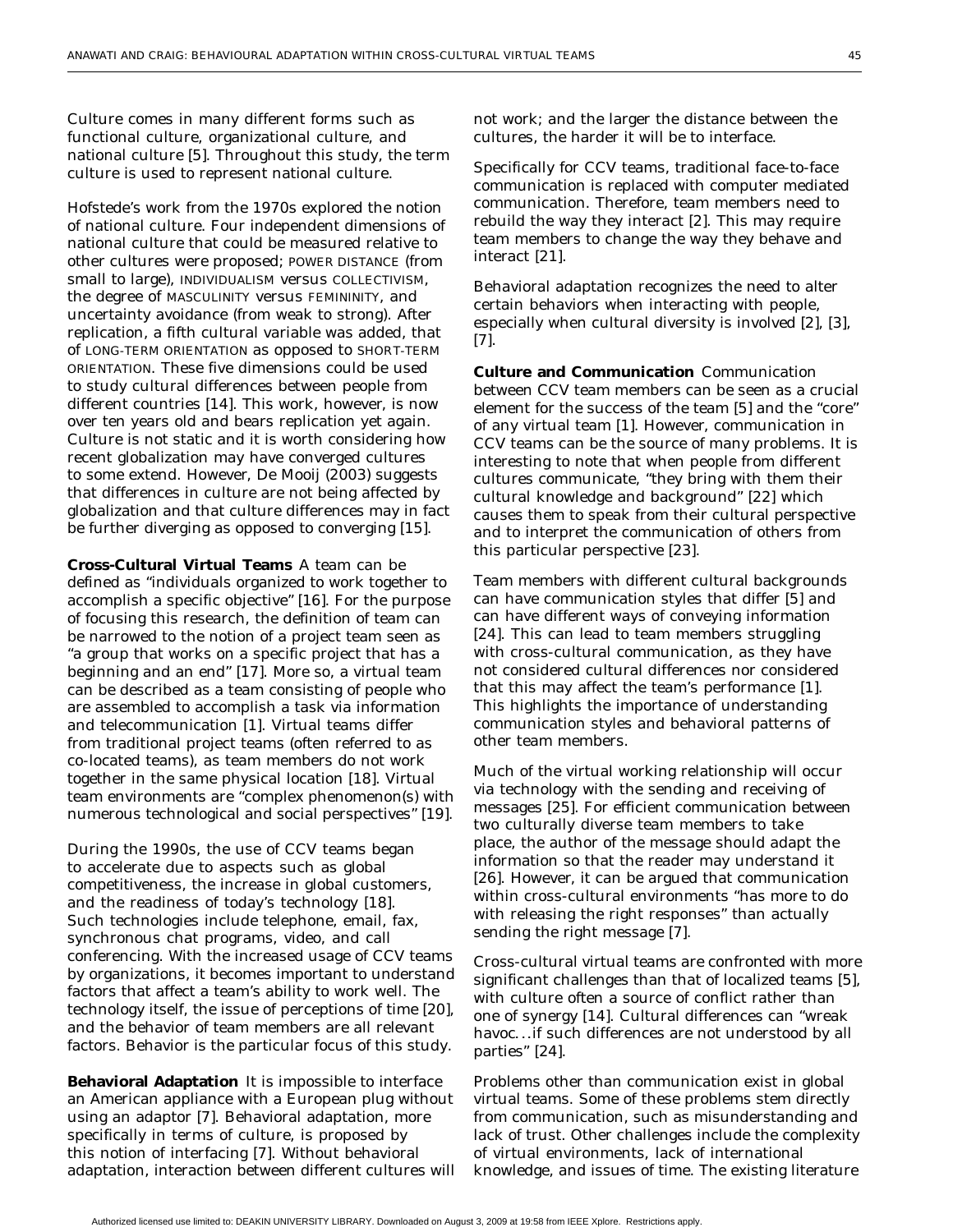indicates that when cultural diversity is neither recognized nor acted upon, problems can arise [[5](#page-11-0)], [[14\]](#page-11-0), [[24\]](#page-12-0).

More so, the literature highlights behavioral adaptation as a crucial element in effectively dealing with cultural diversity. However, there is a gap in the literature as to **how** team members should adapt their behavior in order to facilitate better team interactions among diverse cultures [[3](#page-11-0)]. This area is the focus of this study.

# **RESEARCH METHODS**

The question defining the basis for this research was:

• How can CCV team members adapt their behavior with regard to culture?

In investigating this question, two sub-questions were also examined:

- Do CCV team members want their team to be aware of their culture?
- Does prior virtual team training influence behavior?

A case study approach was deemed as the most suitable approach to govern this exploratory research [\[27\]](#page-12-0). The study took place within a single organization consisting of multiple offices around the world. A case study enabled investigation of actual organizational and managerial practices within the case organization. After a detailed review of the literature as well as pertinent documents from the organization, an in-depth interview was conducted with the employee responsible for formulating the organization's cultural training material [\[28\]](#page-12-0). This data informed the questions and structure for the anonymous online questionnaire, which was the main data collection instrument.

The case study organization requires global virtual team members to have a basic ability to read and speak English. However, as English may not have been a participant's primary language, the questionnaire was designed using simple English terminology. The questionnaire consisted of opinion questions, closed questions, as well as open questions [[28\]](#page-12-0). The opinion questions were measured using a Likert scale. The open questions provided qualitative responses, allowing participants to respond in their own words. The closed questions provided supportive evidence in the form of quantitative results. The questionnaire was tested and piloted before an invitation to participate was distributed via email to CCV team members within the organization.

The analysis of collected data forms a major part of any research study [[29](#page-12-0)]. The data collected was analyzed using Miles and Huberman's data analysis process [\[30](#page-12-0)], content analysis, and statistical analysis.

**Organization Selection** The nature of the research question called for the study of an international organization, utilizing virtual team environments. The organization chosen for this research was a leading international information technology (IT) firm, which shall be referred to as Global IT Solutions (GITS).

GITS has over 20 years experience in the IT industry and is a leading provider of hardware, software, and services. Originally based in the US, GITS now has employees on every continent, many of whom work in CCV teams.

**Participant Selection** Questionnaire participants were recruited using a snowball sampling technique, in which a person from the organization identifies fellow associates to participate in the study [[25](#page-12-0)], [\[27\]](#page-12-0). GITS provided a list of 15 CCV team members. These employees were contacted via an email detailing the research aims and inviting them to participate with a hyperlink to access the online questionnaire. These employees were also invited to forward the email to other known GITS CCV team workers. Eventually, the questionnaire was sent to one of GITS mailing lists for CCV team workers. In total, approximately 470 employees were invited to participate in completing the questionnaire.

# **RESULTS**

Questionnaire results were captured using an online questionnaire interface and a database to store results. The questionnaire was open to participants for a length of four weeks. Once the questionnaire was closed, all results were collated for analysis. If participants belonged to multiple CCV teams, the questionnaire specified that they keep one particular team in mind as they answered the questionnaire.

**Participant Demographics** A total of 122 usable questionnaire responses were obtained giving a response rate of 26% with 75 male respondents (61.5%) and 47 female respondents (38.5%). Participants worked in 17 different countries. Most participants spent their childhood years in one of 28 different countries, but some participants indicated that they spent their childhood years in multiple countries. The primary language of 76.2% of participants was English, and 60.7% of participants were able to speak multiple languages.

Using definitions provided by GITS, participants were asked to indicate their role within their CCV team. Six percent were team managers who sponsored the team's creation and the supply of resources to complete its task. Team leaders, whose job was to lead the team to achieve its targets and goals, were 42%. Team members—people that contribute skills and subject matter expertise and have some form of interest in the outcome of the team's efforts—were 52%.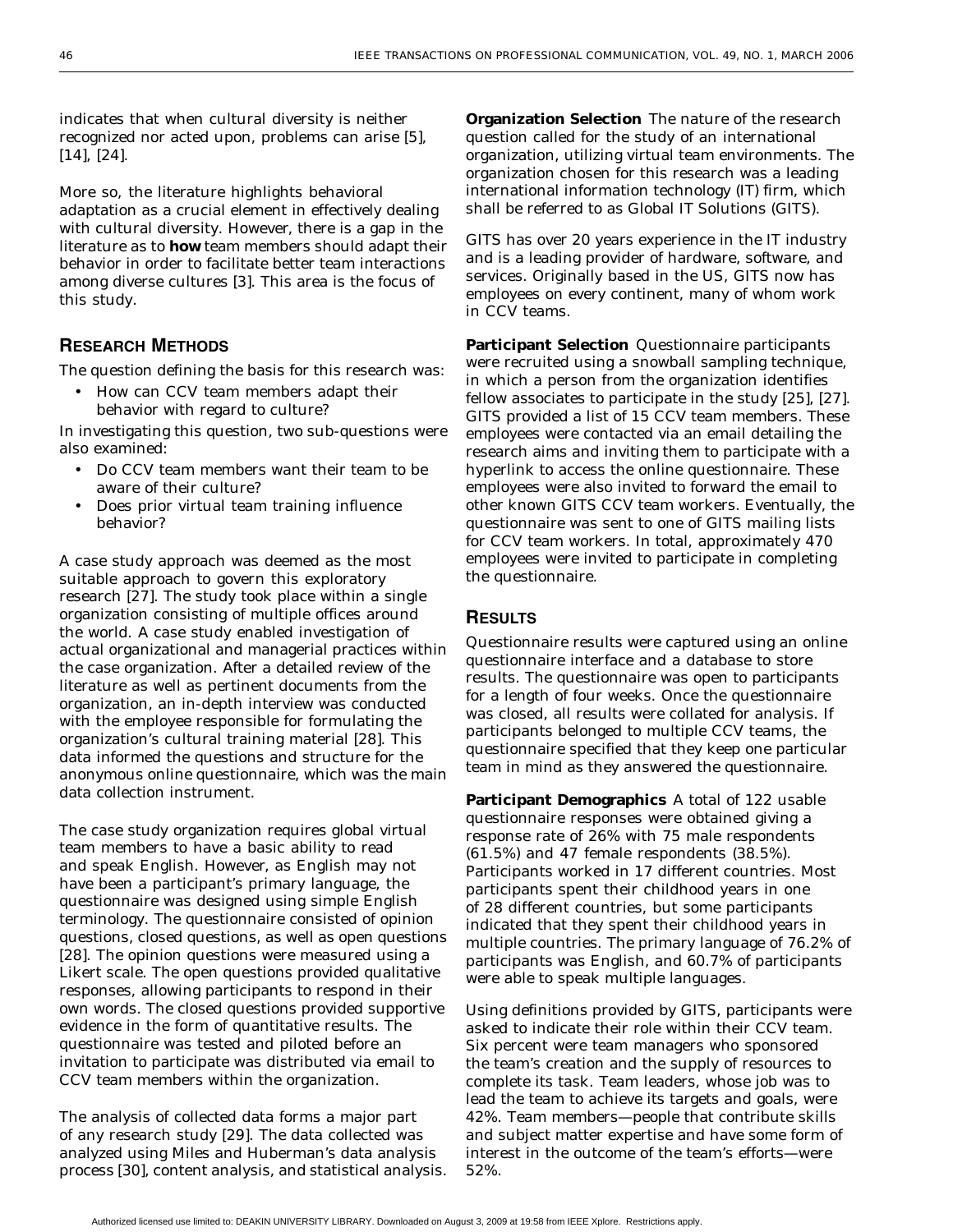The CCV teams varied in size, with the majority of participants in teams consisting of six to ten people. The majority of participants had been part of their CCV team for more than two years (see Table I).

Results from the survey indicated that overall team members adapted their behavior to accommodate other team member's culture.

Table II shows the percentage of respondents who changed their spoken or written communication and those who allowed for religious beliefs or time zone differences. The ways in which members changed their behavior will be outlined in the following sections.

**Methods of Communication** Participants were asked to specify which media they use to interact with their team, and Table III displays these results, indicating that the majority of participants used both team telephone conferencing and emails to interact (96.7% and 95.1%, respectively).

Participants were then asked to specify their team's primary method of interaction. The top two primary methods of interaction were team telephone conferences (57.4%) and emails (33.6%). In total, 64% of participants primarily used verbal communication (team and one-to-one telephone conferences), and 36% primarily used written communication (email, web-based conferencing/collaboration tools, instant messaging).

**Behavior Adaptation** The majority of participants (80.3%) indicated that they changed the way they spoke when working within their team. Participants were then asked to detail how they did this, and Table IV indicates the results.

TABLE I TIME OF EXISTANCE AS TEAM

| Time               | No. | Percentage |
|--------------------|-----|------------|
| Less than 3 months | 6   | 4.9%       |
| 3 to 6 months      | 16  | 13.1%      |
| 6 to 12 months     | 20  | 16.4%      |
| 1 to 2 years       | 30  | 24.6%      |
| More than 2 years  | 50  | 41.0%      |

#### TABLE II OVERALL RESULTS

| <b>Behavioural Adaptation</b>           | Yes   | Nο      |
|-----------------------------------------|-------|---------|
| Do you change the way you speak?        | 80.3% | 19.7%   |
| Do you change the way you write?        | 60.7% | 39.3%   |
| Do you allow for religious beliefs?     | 65.6% | 34.4%   |
| Do you allow for time zone differences? | 96.7% | $3.3\%$ |

Many of the of participants (60.7%) also adapted the way they write when interacting with their team using written communication, and the multiple ways participants changed their behavior is detailed in Table V.

**Spoken Versus Written Communication** It is interesting to note that while 80.3% of participants change their method of spoken communication during CCV team interactions, only 60.7% of respondents change their method of written communication. This may be attributed to the fact that during verbal communication, one is instantly reminded to adapt to culture simply by hearing another team member's voice. As their teammate may have a different accent, tone or level of fluency, the communicator may be more inclined to speak slowly, more clearly, and avoid slang terms. In addition, verbal communication allows for the communicator to interpret pauses and silence. The communicator may further adapt his/her

| NEDIA FOR INTERACTION                          |     |            |
|------------------------------------------------|-----|------------|
| Medium                                         | No. | Percentage |
| Team telephone<br>conference                   | 118 | 96.7%      |
| E-mail                                         | 116 | 95.1%      |
| One-to-one telephone<br>conference             | 95  | 77.9%      |
| Website                                        | 70  | 57.4%      |
| Web-based conferencing<br>/collaboration tools | 21  | 17.2%      |
| Team video conference                          | 19  | 15.6%      |
| Occasional face-to-face<br>meeting             | 13  | 10.7%      |
| Instant messaging                              | 11  | $9.0\%$    |
| One-to-one video<br>conference                 | 5   | 4.1%       |

TABLE III MEDIA FOR INTERACTION

TABLE IV ADAPTING SPOKEN COMMUNICATION

| <b>Spoken Communication</b>            | No. | Percentage |
|----------------------------------------|-----|------------|
| Speak slowly / clearly                 | 65  | 53.3%      |
| Avoid slang / colloquialisms           | 33  | 27.0%      |
| Keep words and sentences short         | 29  | 23.8%      |
| Confirm understanding (repetition)     | 22  | 18.0%      |
| Change language / accent               | 18  | 14.8%      |
| Avoid jargon and acronyms              | 9   | 7.4%       |
| Supplement with text or visual         | 6   | 4.9%       |
| Invite each individual to speak        | 5   | 4.1%       |
| Allow for 'think time' after responses |     | 4.1%       |
| Alter tone of voice                    |     | 4.1%       |
| Avoid metaphors                        | 5   | 4.1%       |
| Avoid humour                           | 3   | 2.5%       |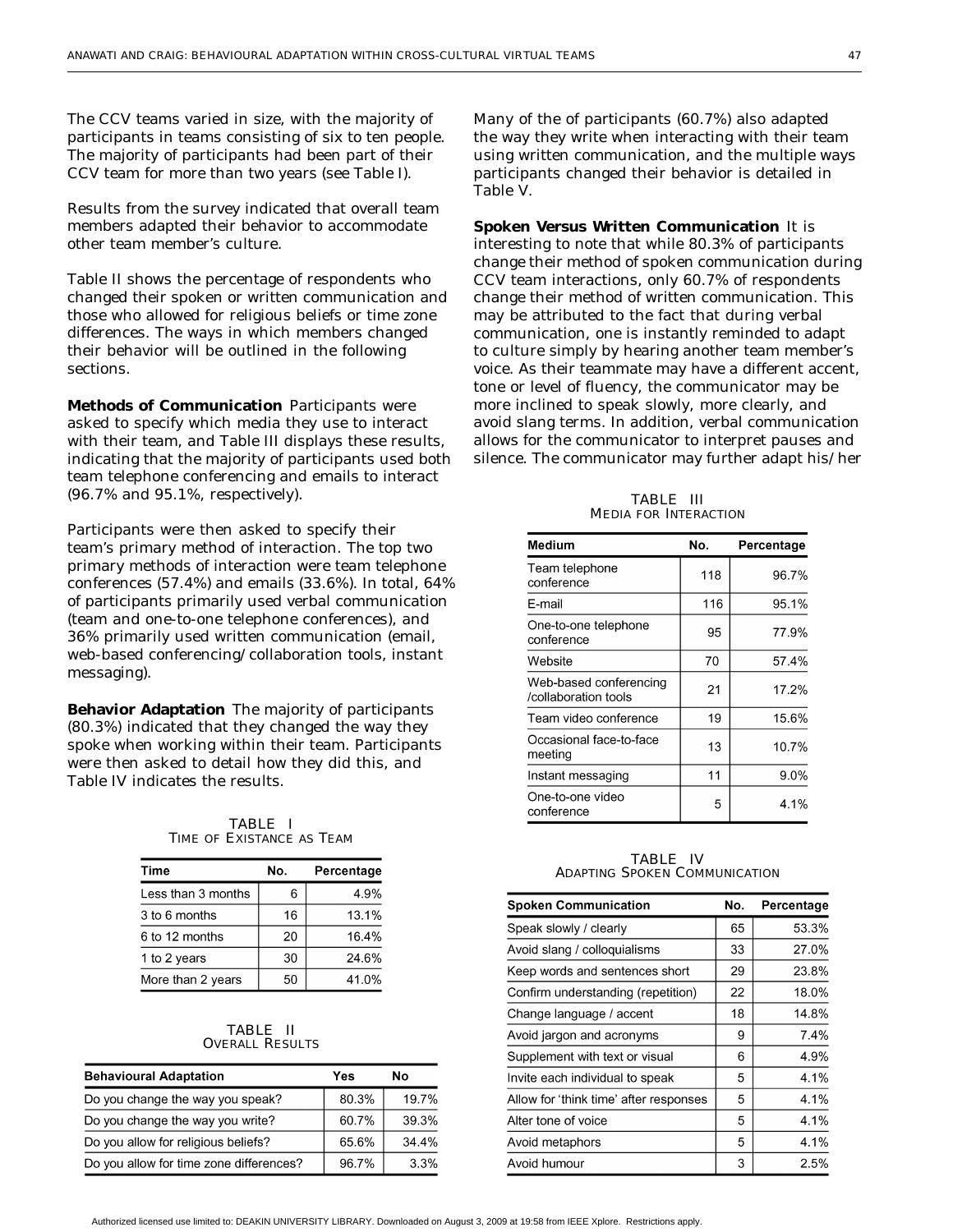speech by inviting a team member to speak, allowing for "think time" and may confirm understanding by immediately asking questions.

Written communication on the other hand, does not allow for the communicator to perceive the same behaviors as verbal communication. This may be the reason that the number of participants who adapt the way they write is lower. Yet one must be very careful with written communication as it is more easily misinterpreted [\[31\]](#page-12-0). This highlights the need to raise awareness of adapting written communication in CCV interactions.

There was no correlation between gender, countries of work or childhood years, or primary language spoken with the preparedness to adapt written or spoken communication. Nor was there a correlation between number of people in the team, or the type of role the participant had in the team, with adapting behavior. There was, however, a relationship between how long a participant had been part of their team and whether or not they adapted their methods of spoken or written communication. Fig. 1 depicts these two relationships, showing that similar trends exist between "change in spoken communication vs time in team" and "change in written communication vs time in team."

Participants who had only recently commenced working in their team (for less than three months) were the least likely to adapt their spoken and written communication. These participants may not realize the need to adapt their behavior as they are only just beginning to experience CCV team work. On the other hand, participants who had spent three to six months within their team were the most likely to adapt the way that they spoke and wrote. The gradients of both lines are steepest between the first two points. This indicates that at the three-to-six month mark, team members realize that cultural differences exist, and therefore, make a greater effort to improve their

| <b>Written Communication</b>              |    | Percentage |
|-------------------------------------------|----|------------|
| Limit use of slang and jargon             | 25 | 20.5%      |
| Use simple English-short words            | 18 | 14.8%      |
| Keep to the point                         | 13 | 10.7%      |
| Change b/n formal & informal writing      | 8  | 6.6%       |
| Confirm understanding (repetition)        | 7  | 5.7%       |
| More descriptive                          | 7  | 5.7%       |
| Use lists / points                        | 6  | 4.9%       |
| Avoid long emails to non-English speakers | 4  | 3.3%       |
| Write from the receiver's point of view   | 3  | 2.5%       |
| Avoid humour                              | 2  | 1.6%       |
| Formulate criticism carefully             | 2  | 1.6%       |

TABLE V ADAPTING WRITTEN COMMUNICATION

interactions by adapting their behavior. Finally, both lines begin to taper off and level out after the six-month period. This indicates that team members no longer adapt their behavior to such a large extent. This may represent that after six months, team members have a good understanding of interacting with their team counterparts, and CCV adaptations become the norm.

**Awareness of Culture** Participants were asked whether or not they would like their team members to be aware of their culture. Sixty percent of respondents indicated that they would like team members to be aware of their culture. Participants were then asked to detail at least one way that their team members could allow for their culture. It was interesting to note the correlation between how long a participant had been part of their team (in years) and whether they wanted their team colleagues to be aware of their culture. Fig. 2 illustrates these results showing that the longer participants have been in their respective teams, the more likely they are to want their team colleagues to be aware of their culture.

Initially, as participants commenced working in their CCV teams, they were evenly divided between wanting and not wanting their fellow team members to be aware of their culture. This may be indicative that

Spoken and Written Communication v Time in Team









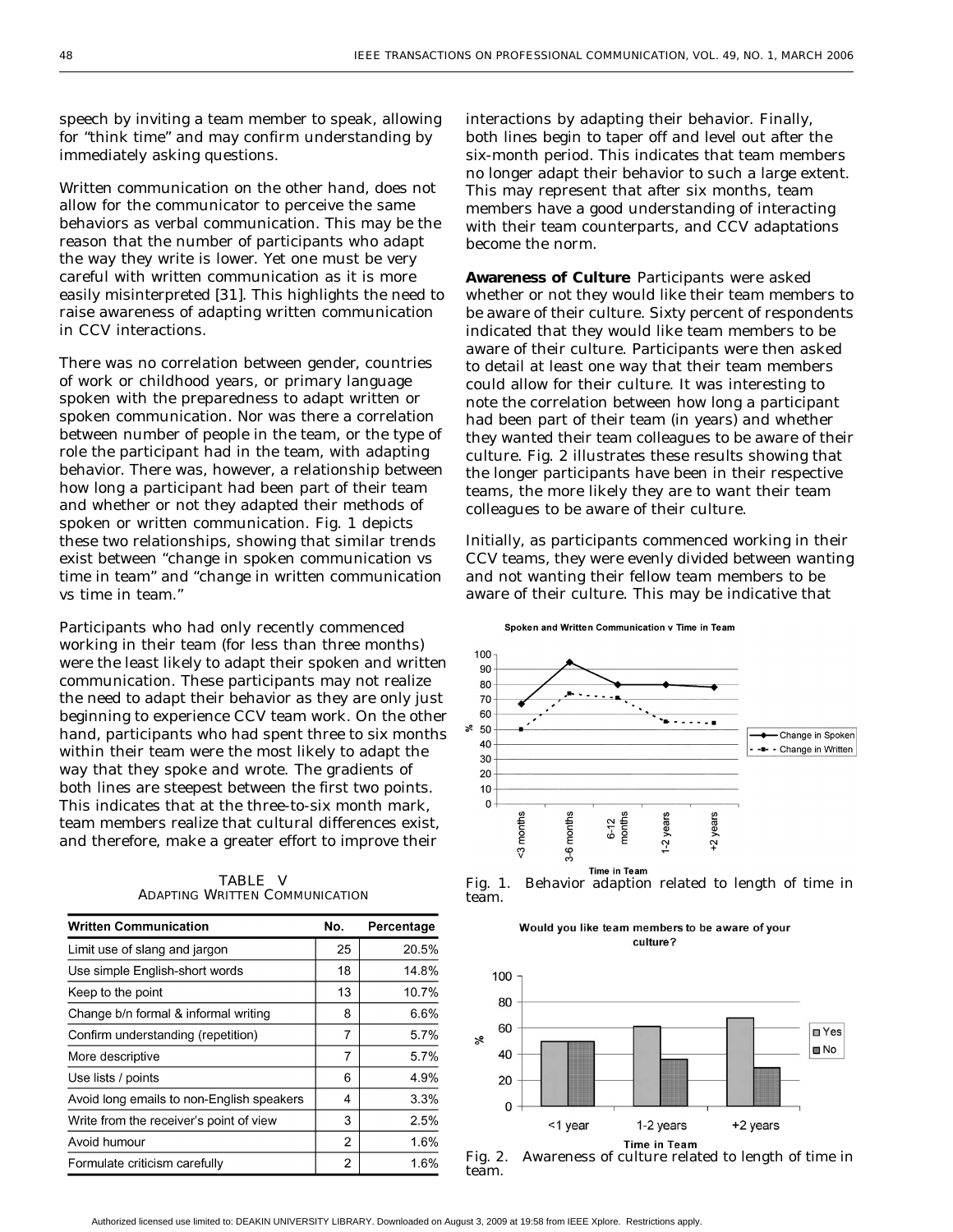new CCV workers may not recognize the existence of cultural differences or may simply be uncomfortable with sharing such personal differences. Participants that have been part of their team for between one and two years were 10% more likely to share this information, while those with over two years team membership were 16% more likely to want their team colleagues to be aware of their culture. The trend may suggest that as team members become comfortable with their teammates and aware of cultural differences, they are more likely to want their teammates to recognize their own culture. The trend also suggests that as team members gain more experience in CCV team work, they are more likely to understand and promote cultural awareness.

**Concerning Behavior** Approximately one third (35.2%) of participants identified behaviors that concerned them. These are listed in Table VI. The most common concern was with team members who did not participate during team telephone discussions. However, some participants indicated that they waited to be invited to speak, specifying that in their culture it is not polite to jump into the conversation.

**Virtual Team Training** The majority of the participants (61.5%) had completed some form of virtual team training (see Table VII). However, only 32.8% of the participants had received training in matters concerning culture as it relates to virtual team environments.

| <b>TABLE VI</b>            |  |
|----------------------------|--|
| <b>BEHAVIOR OF CONCERN</b> |  |

| <b>Behaviour</b>                                         | No.            | Percentage |
|----------------------------------------------------------|----------------|------------|
| Not participating during team<br>discussions             | 10             | 8.2%       |
| Too direct / overbearing / abrupt                        | 5              | 4.1%       |
| Refusing to accept non-local practices                   | 4              | 3.3%       |
| Preconceptions about one's culture                       | 3              | 2.5%       |
| Not being allowed 'think time'                           | 3              | 2.5%       |
| Formulation of criticism or praise                       | $\mathfrak{p}$ | 1.6%       |
| Lack of team commitment due to other<br>work commitments | 2              | 1.6%       |
| Bad humour                                               | 2              | 1.6%       |

| <b>TABLE VII</b> |                                 |
|------------------|---------------------------------|
|                  | PRIOR TRAINING OF PARTICIAPANTS |

| <b>Groups of Participants</b>                                      | Percentage |
|--------------------------------------------------------------------|------------|
| 1. Had not completed any virtual team training                     | 38.5%      |
| 2. Had completed virtual team training without<br>cultural aspects | 28.7%      |
| 3. Had completed virtual team training with cultural<br>aspects    | $32.8\%$   |

There was a small difference of behavioral adaptation between those participants who had not received any virtual team training and those who had had some training, where the training did not specifically address culture. Those who had received training were less likely to be adaptive than those who had received no training at all.

Those participants who had been given training which incorporated aspects of culture were, however, more likely to adapt their spoken communication (10.7%) and their written communication (21.3%) and were more likely to allow for religious beliefs (12.8%). There was no difference between the groups in allowing for time zone differences, which is to be expected as time zone differences are a more obvious issue for geographically dispersed teams.

#### **FURTHER ANALYSIS**

The following section discusses in detail how questionnaire participants adapt their behavior in CCV teams. Individual participant responses are indicated by Participant  $X$  where  $X$  was the number assigned to each completed questionnaire.

**Slang, Colloquialisms, Jargon, and Acronyms** One of the most commonly identified changes in spoken and written communication was the avoidance of slang, colloquialisms, jargon, and acronyms. Of the participants, 29.5% suggested avoiding slang in spoken communication, and 20.5% suggested avoiding it in written communication. In close association with avoiding slang, participants mentioned that they attempt "to move toward very correct English" (Participant 1) (keeping in mind that GITS CCV team members are required to speak English).

The use of metaphors was identified as not translating well within CCV team interactions. As a specific example, Participant 1 of Australia identified that her US counterparts often use metaphors that her French counterparts do not comprehend. Participant 4, also from Australia, explained that metaphors and managerial words such as "proactive or outside the box" need to be limited in CCV communications.

In association with avoiding managerial words, participants avoid using jargon or "anything that resembles consultant-speak" (Participant 55). Participant 55 suggested that terms such as "bandwidth, fire drill, CTQ, TOI" do not translate well. Many participants also suggested that the use of acronyms should be minimized and that if it were necessary to use acronyms, that they be first written in full and explained clearly.

**Confirm Understanding** Eighteen percent of participants "spend more time checking for understanding" (Participant 50), confirming that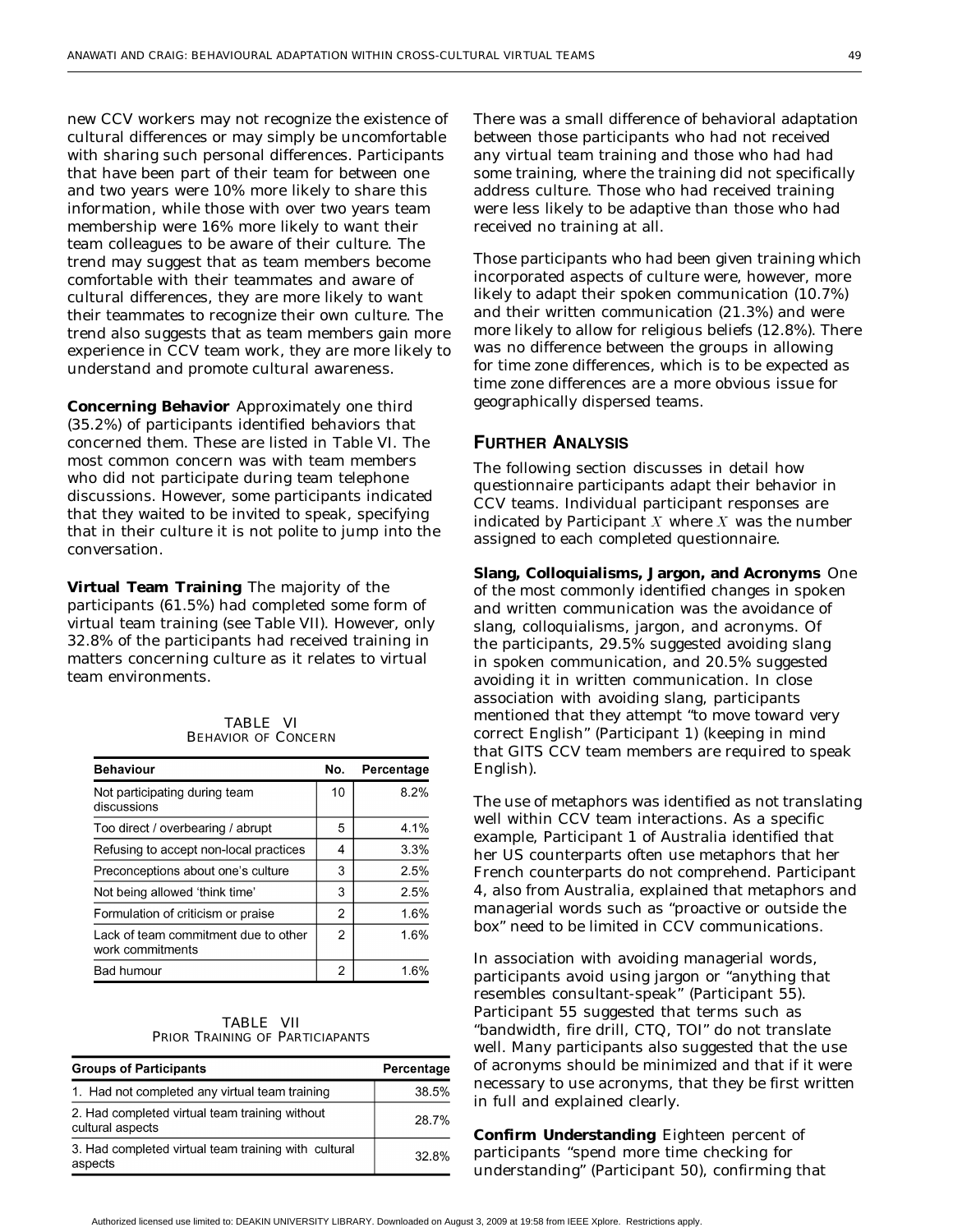their teammates have understood their intentions. Participants identified doing so primarily through the use of repetition and iterations. This was a key concept that was largely identified in adaptations of spoken communication. Confirming understanding was also present in adaptations of written communication, with 5.7% of participants doing so.

Participants suggested that by simply "asking questions" (Participant 2) of their teammates, they could confirm whether the correct intention was comprehended. If the questions were answered incorrectly, the team could clarify the issue until it was understood by all team members. Participant 4 expands on this notion suggesting that one must use "open ended questions" to confirm understanding, "otherwise the answer will invariably be Yes."

Participant 41 of the UK suggested asking team members to summarize points in their own words. As a complementary approach, Participant 50 of France and Participant 82 of the Netherlands recommended repeating/summarizing concepts in one's own words. These techniques were recommended to ensure that the correct understanding of information is obtained.

Many participants suggested repeating key points to ensure that they are not misunderstood. Participants identified repeating themselves using different words as a way to increase the chance of team members understanding such words. Rephrasing was also used to repeat key points.

**Socializing/Informal Chat** Cultural understanding can be obtained via socializing informally with team members [\[29\]](#page-12-0). Participants were asked to suggest ways that their team members could allow for their culture. One popular suggestion was to discuss culture on a social level, preferably at the start or end of a phone discussion. This suggestion came from participants working in multiple countries including France, Germany, the Netherlands, Australia, Canada, and the US.

These participants believed socializing was "important" (Participant 63) and would benefit the team by opening a "window into the other team members' cultures" (Participant 8). Weather, religious holidays, music, food, movies, personal activities, priorities, and interesting cultural facts were suggested as good social topics to assist in cultural understanding (Participants 8, 43, 70, and 107). By understanding cultural aspects of a team member's life, personal relationships can be developed, which may ultimately lead to a better team environment (Participant 107).

Despite the request of some participants for more socializing, many other participants already made time to socialize with their team (Participants 8, 63, 70, and 89). Participant 8 of Australia manages a

team of 11, consisting of members from Australia, the US, Argentina, Sri Lanka, Hong Kong, and Japan. As the manager, Participant 8 encourages his team to take pictures of their holidays which can later be shared with the team via email. This team also dedicates a section of their team meetings to allow each member to share something that is "important in their life out of work." Participant 8 states that these activities have "been very well received by the team."

Face-to-face meetings were also identified as a prime opportunity to not only share culture within the team, but also to "observe local customs...[and] learn a minimal amount of local language" (Participant 13). If the team has the opportunity to have a face-to-face meeting, time can be set aside to allow team members to get to know each other on a personal level (Participants 43, 63, 103). Participant 8 identified that at a face-to-face meeting held in Australia, his team members brought along movies "about their countries and in their language (with English subtitles) to share with the team" (Participant 8). These face-to-face meetings enable social interaction and also aid in cultural understanding.

**Understanding Silence** Many questionnaire responses highlighted the need to understand silence within CCV team discussions. In this context of virtual environments, SILENCE refers to when someone is not speaking at a given moment during a telephone conference. Three types of responses were found to be reoccurring. Some participants expressed frustration at other team members who did not speak during telephone conferences, but other participants suggested that they would prefer someone to invite them to speak (rather than interrupt) during team conversations. The third type of response was provided by participants who understood why silence was occurring and invited individual team members to speak.

Some participants expressed concern about silence when team members did not participate or propose anything during team discussions (Participants 48, 51, 109, 120). It was also suggested that if members are not invited to voice their opinion, they may "decide later that they disagree with things that were discussed" (Participant 109), "well after consensus was reached" (Participant 122). This could cause delays in the team coming to agreement.

However, as recognized by many of the questionnaire participants, "for some cultures, it is a barrier to talk openly in a larger audience" (Participant 85). This notion was supported by questionnaire responses, in particular by Participant 7 of Japan. When asked to detail how team members could allow for his culture, he stated, "In Japan, it's not polite to jump in the conversation. So I'd like [the] chair-person to ask if we have something to say." This highlights that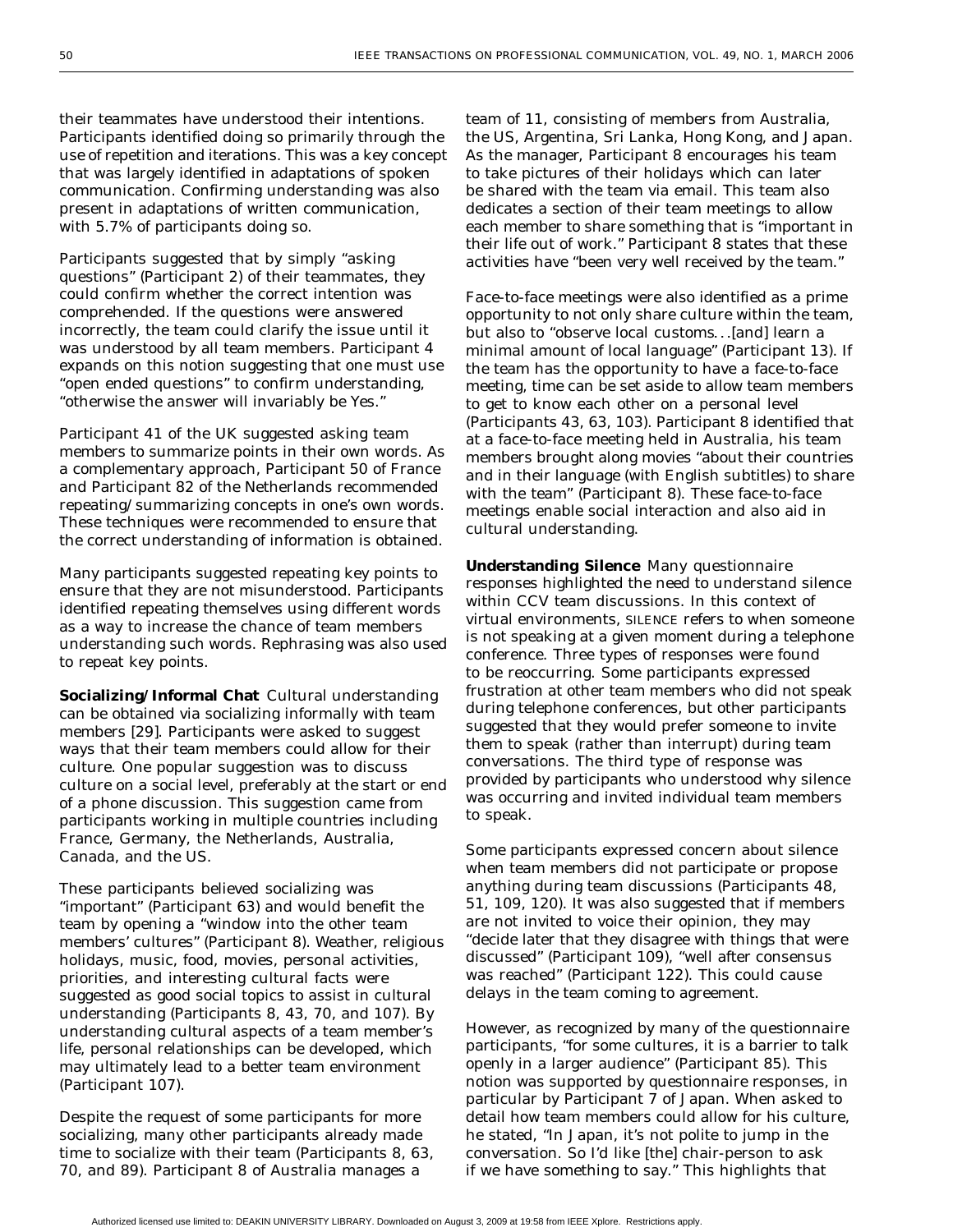some cultures would much rather be invited to speak during team conversations.

Many team members and team leaders recognized "that not all cultures feel comfortable with open discussion" (Participant 65) and were "more vigilant" (Participant 90) in accommodating for such cultures. Specific ways in which participants did so was "to be more inclusive over the phone" (Participant 100) by asking each person individually if they have something to contribute rather than asking generic questions of the entire group (Participants 16, 64, and 65). In order for quiet team members to speak, the more dominant team members need to allow time for them to "voice an opinion" (Participant 94).

An alternative way was suggested to interact with cultures that find it hard to openly voice their concerns. Participant 11 suggested discussing an issue with the team during a telephone meeting and then "ask each person individually for input by calling them afterwards." Participant 85 and 90 also believe that the combination of team meetings and personal phone conversations assist in "ensuring that persons from other cultures are included in the conversations" (Participant 90).

Participant 58 of the US highlights that silence can be interpreted in different ways. He gives an example of silence after an explanation has been given, suggesting that this silence mostly represents a team member digesting the information. This example helps introduce the notion of "think time," identified by Smith [\[29\]](#page-12-0) as allowing time for people to "consider the question before responding." Allowing "think time" was recognized by some participants who suggested that they "allow lots of thinking time between responses" (Participant 19) in order to allow teammates time "to interpret and respond" (Participant 106) accordingly.

**Formal/Informal Communication** Only 7% of participants recognized changing between formal and informal communication based on the intended message receiver. Participant 13 of the US stated that she is more informal with those from her own country while being more formal with those from other countries in order to reduce misinterpretations.

Participant 50 of France detailed the importance of formality in terms of being a team leader. He explained that some of his team members come from cultures that are very hierarchical and that "being too informal early on in a management relationship [could] unsettle" the team. This highlights the use of a management style that suits all the cultures involved. This concept was also suggested by Smith [\[29](#page-12-0)].

**Visual Supplements** Participants identified using written communication or visuals (such as emails, graphs, and models) to supplement and enhance

spoken communication. To assist in developing a "more productive" (Participant 16) telephone discussion, it was suggested that an email or presentation be sent to team members prior to the discussion. Visual supplements assist spoken discussions as they translate well in CCV team environments and clarify anything that may not be clear when spoken. This also enables team members to review the topic before the meeting, and hence, gives team members more time to comprehend the material. More so, the visual supplement serves as a reference for team members to refer back to after the discussion.

Participant 11 suggested that visuals are used to not only supplement discussions but also used to substitute verbal communication. This occurred in cases where spoken communication was found to be difficult, and so instead a written format was adopted as it was "easier and clear to understand."

**Praise and Criticism** Four participants identified issues with giving and receiving praise or criticisms. While some participants made positive attempts to carefully formulate praise or criticism, other participants were "irked" (Participant 112) by this behavior.

For example, Participant 51 of Germany was concerned with the British who "have a tendency to phrase rejections very elegantly so that they appear as agreement at first." On the contrary, Participant 69 of the UK expressed concern about those who question her integrity because of her constructive feedback. She would like team members to recognize that praise can, indeed, be genuine.

Participant 113 of Germany believed that his North American colleagues tend to "formulate more carefully and intersperse more positive comments." Therefore, he too attempts to do the same. On the other hand, Participant 112 of New Zealand found "faint praise" from his American counterparts as "very insulting in New Zealand." However, he accepts the fact that this is simply "a disconnect[ion] between cultures."

CCV team members need to be sensitive when giving and receiving praise or criticism as it may not be received in the intended manner.

**Humour** Participants identified avoiding humour or irony in CCV team interactions. Some participants identified being careful with their use of humour and irony and suggested to only use humour if they were sure it was appropriate. However, it is hard to judge when humour may be appropriate to use. It is for this reason that some participants suggested "avoid[ing] any jokes, since they are very rarely funny in a different culture" (Participant 63) and do not "travel well across language barriers" (Participant 31) or "borders" (Participant 75).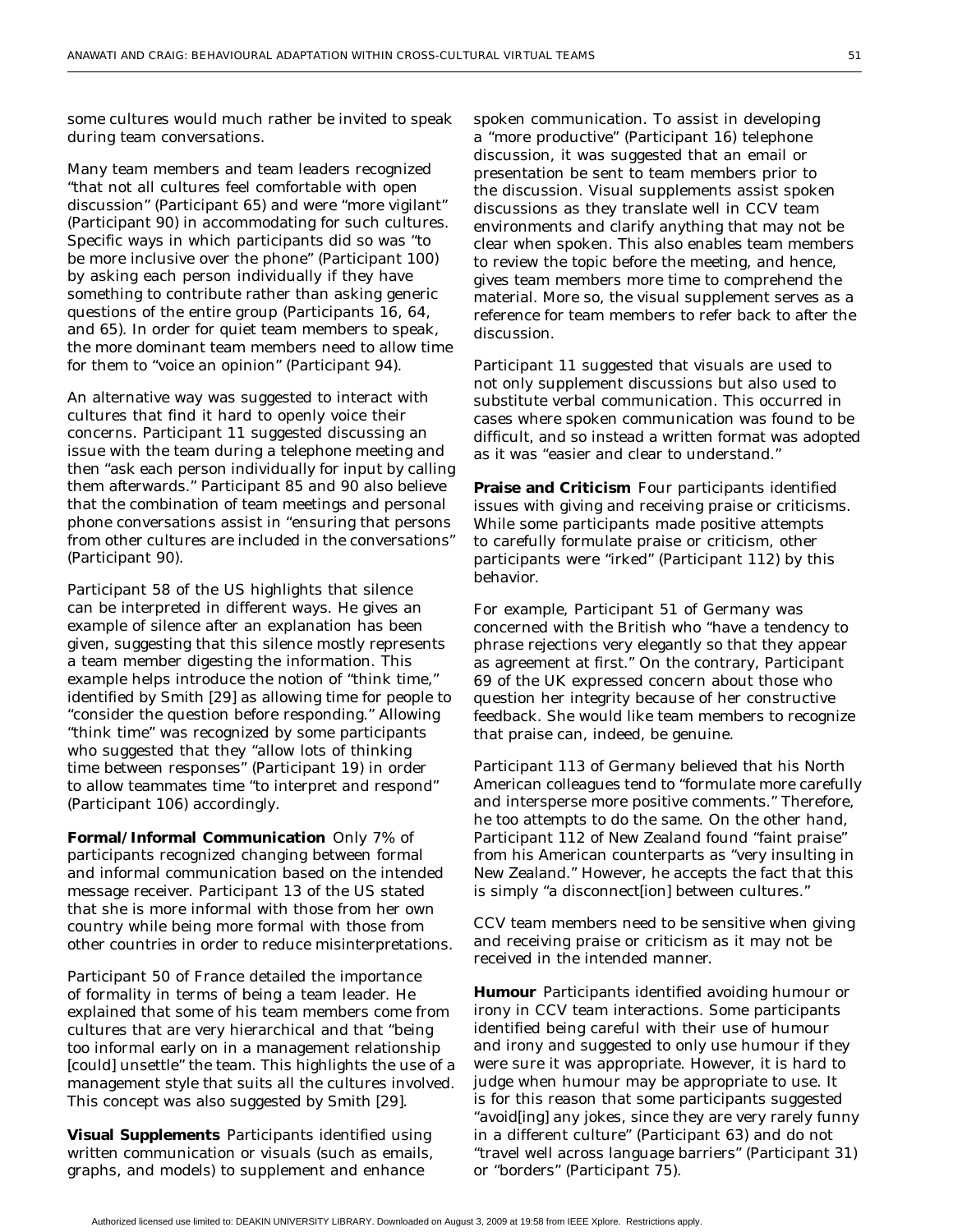Participant 31 of the UK identified humour as a behavior which had specifically concerned him. He explained that some jokes were not appreciated by his team, who were "offended by the wording used."

**Tone of Voice** It was interesting to note the tone of voice that participants adopted during CCV team discussions. Some participants stated that they often speak more loudly during discussions to make sure that they are understood over the phone.

However, other participants expressed concern over those who talk too loudly or abruptly during telephone conversations. Participant 54, who grew up in Scotland and now works in Greece, suggested that people need to "appreciate that we don't talk so loud in Europe." Participant 68 of the US does recognize the importance of adjusting one's tone of voice. She stated that she attempts "to tone down [her] approach for cultures that find [her] abrupt."

This highlights the fact that CCV team members need to be careful of the tone of voice they use in telephone conversations.

**Corporate Culture** Seven percent of participants mentioned corporate culture and organizational values as "key factors" (Participant 27) in CCV team environments. It was suggested that an organization's corporate culture can override an individual's national culture.

Participant 21 suggested that "company corporate culture is quite strong and overlays individual cultures." Participant 103 was also adamant with this concept, mentioning it twice within his questionnaire responses. Having worked as both a team member and team leader for more than two years, Participant 103 suggested that it was the "right expectation" for the team to work in the company's culture. He believes that working within corporate culture leads to more optimal results.

The notion of corporate culture can be of use to CCV teams as "it provides a common point of reference and helps bind [a team] together" (Participant 21). Participant 36 also believes that corporate culture crosses cultural borders and provides "a common cultural platform to work from." It is for these reasons that corporate practice and values need to be incorporated in CCV team interactions.

The degree to which corporate culture affects national culture is unknown within this study and may be a point for further research.

**Adapting for Whom?** The literature identifies a key concern when adapting to culture in virtual environments. The literature states that "it is unclear whose culture to adopt or what habits the team should adopt" [[3\]](#page-11-0). It is also suggested that team

members should be looking to adapt to the message receiver. One participant stated that "in your emails, you have to start to think as the reader, not as the sender" [[29](#page-12-0)]. In a team situation, questionnaire participants suggested that one must adapt to suit the largest audience or dominant culture within the team.

**Adaptation to Religious Beliefs** Many respondents (66%) allowed for religious beliefs when working within their CCV team. Religious beliefs are an important part of many cultures, but the issue was found to be mainly "outside of work" (Participant 1). Participants suggested that while they would display a "simple respect for others beliefs" (Participant 5), the issue of religion "isn't something that comes up at work" (Participant 32).

However, religious beliefs were found to affect CCV teams in terms of team member availability. With the celebration of annual religious/cultural holidays such as Christmas, Easter, Ramadan, Hanukkah, and New Year celebrations, many team members may be absent from work. In addition, weekly religious beliefs may also affect work days. For example, team meetings may not be scheduled on Fridays to allow for prayer time. Half the participants who allowed for religious beliefs did so by taking religious holidays into account when scheduling meeting times so that all team members could be present.

Many participants agreed or strongly agreed that in order to allow for their culture, they would like their team members to recognize and respect public or religious holidays. These participants work in a number of countries including Australia, England, Greece, Hong Kong, India, Spain, and the US. Table VIII outlines these results.

Therefore, CCV team members and leaders need to keep religious holidays and prayer times in mind when scheduling team meetings and deadlines.

**Adaptations to Time Zone Differences** Nearly all the participants (97%) made an allowance for time zone differences when communicating with their team members. The main adaptation for team members was to make sure the majority of the team could attend telephone meetings during working hours. When the burden of attending telephone meetings after hours

TABLE VIII IMPORTANCE OF RELIGIOUS HOLIDAYS

| It is important that my team allows<br>time for my religious holidays. | Percentage |
|------------------------------------------------------------------------|------------|
| <b>Strongly Disagree</b>                                               | 9.8%       |
| <b>Disagree</b>                                                        | 17.2%      |
| Undecided                                                              | 18.9%      |
| Agree                                                                  | 40.2%      |
| <b>Strongly Agree</b>                                                  | 13.9%      |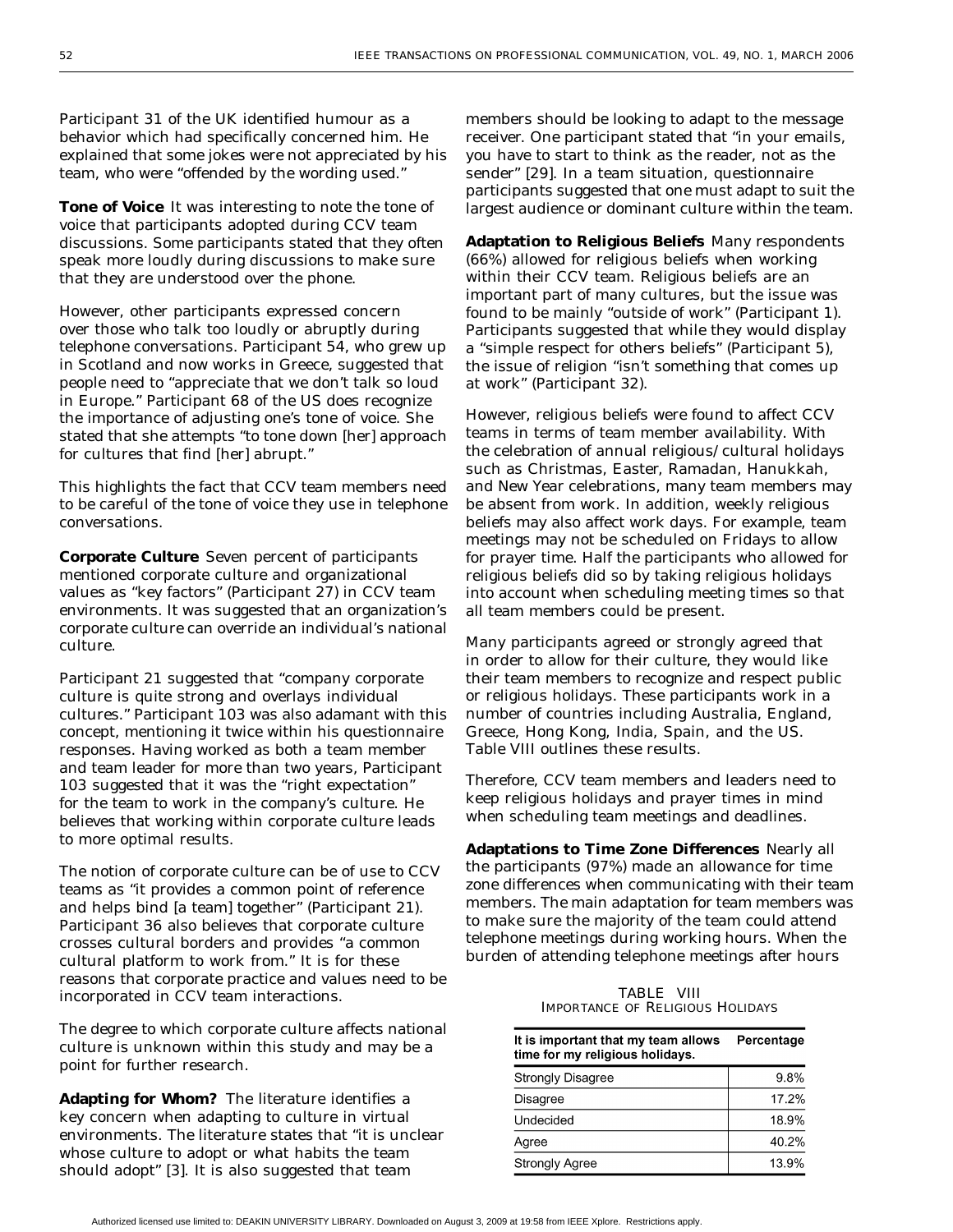became apparent, participants suggested rotating team meeting times so that the burden was shared.

However, the majority of time zone issues are not cultural issues but rather issues of distance. A member's "time vision" on the other hand, can be an important factor for CCV teams with "different perceptions of time across sets of time dimensions" [\[20\]](#page-11-0). These perceptions can affect how team members view deadlines as well as team success. While an important aspect in CCV teams, time vision was not the particular focus of this research.

**Face-to-Face Communications** Participants were asked, "in commencing a new team, do you believe that meeting team members via video conference would be of benefit?" Of all respondents, 63.1% agreed that video conferencing would be of benefit, and 28% suggested that they would much rather initially meet face-to-face and would only use video conferencing as a secondary option.

Meeting team members at least once in a face-to-face environment was important to participants. This was found to be especially true if the team were expected to form a long-term relationship. Participants suggested that this face-to-face meeting occur during the early stages of a team launch. If more than one face-to-face meeting were possible, it would be useful to visit different countries "so everyone gets to know the work environment of others" (Participant 113).

Participants suggested that video conferencing may be useful but only as a secondary option to meeting face-to-face. However, many participants believed that video conferencing offered "little or no improvement" (Participant 68) to telephone discussions, detailing negative experiences with video technology. These concerns included cost and the cumbersome nature of setting up equipment only to result in poor video quality. Participants identified the impracticalities of video conferencing for virtual team members. With telephone meetings, team members may participate from home or on a mobile phone. However, this cannot happen with video conferencing, as adequate technology may not be available at such locations. Participant 107 suggested that the use of a photograph on a website would be better.

The use of photographs was suggested as another method of obtaining team member visuals. Participant 65 of the US is the team leader of 20, consisting of team members from Singapore, Hong Kong, Spain, the US, and Australia. Her team posts pictures of themselves on their team web page. Similar methods were undertaken by Participants 1, 8, 44, 74, and their respective teams.

A number of benefits were identified in being able to view team members' faces, whether it be face-to-face or via video conferencing: the opportunity to establish better relationships, reduce misunderstandings, establish team spirit and rapport, and to view body language. It was also suggested that being able to see a team member's face reminds other team members that they are all human beings rather than just a voice or email address.

**Virtual Team Training** Many participants requested more cultural virtual team training. One participant went so far as to indicate that cultural training should be a "priority" (Participant 49) and another that it be "mandatory" (Participant 53) for all CCV teams to complete.

Participant 122 suggested that "if teams take the training together, it would benefit all and add a bit of levity to an otherwise challenging situation." If teams are unable to physically participate in training together, they may still like to take the training at the same time and then dedicate a meeting to discussing any issues that arose.

Another participant stated that there needs to be "more insight into what is important to specific cultures," as he is unaware if he is "being sensitive" or not (Participant 67). Participant 84 of Scotland suggested that "GITS should have a website which does a culture summary of each of the countries so that it is easily accessible to all employees."

What is most interesting to note is that GITS does have a website containing all this information. The website is provided by an external vendor that charges GITS to use the site. In return, the employee's department is charged to use the site. The website allows employees to compare their cultural preferences with those from other cultures. A number of employees were unaware that the site existed. GITS may need to encourage greater awareness and use of this resource.

Training material available at GITS highlights "cultural awareness" as one of six desired competencies of virtual team members. In particularly, the material suggests that virtual team members should develop "effective mechanisms and behaviors for operating cross-culturally." Yet the training did not indicate how team members should adapt their behavior.

**Praise of Cross-Cultural Virtual Team Work** The final question asked participants if they had any other comments to make in regards to CCV teams. These comments touched on a wide variety of topics that have been included throughout this paper. One recurrent trend which emerged from this final question was that of positive experiences of participants in CCV teams. Of the 102 participants that chose to provide final comments, 24% used the opportunity to provide positive comments and praise for CCV team work.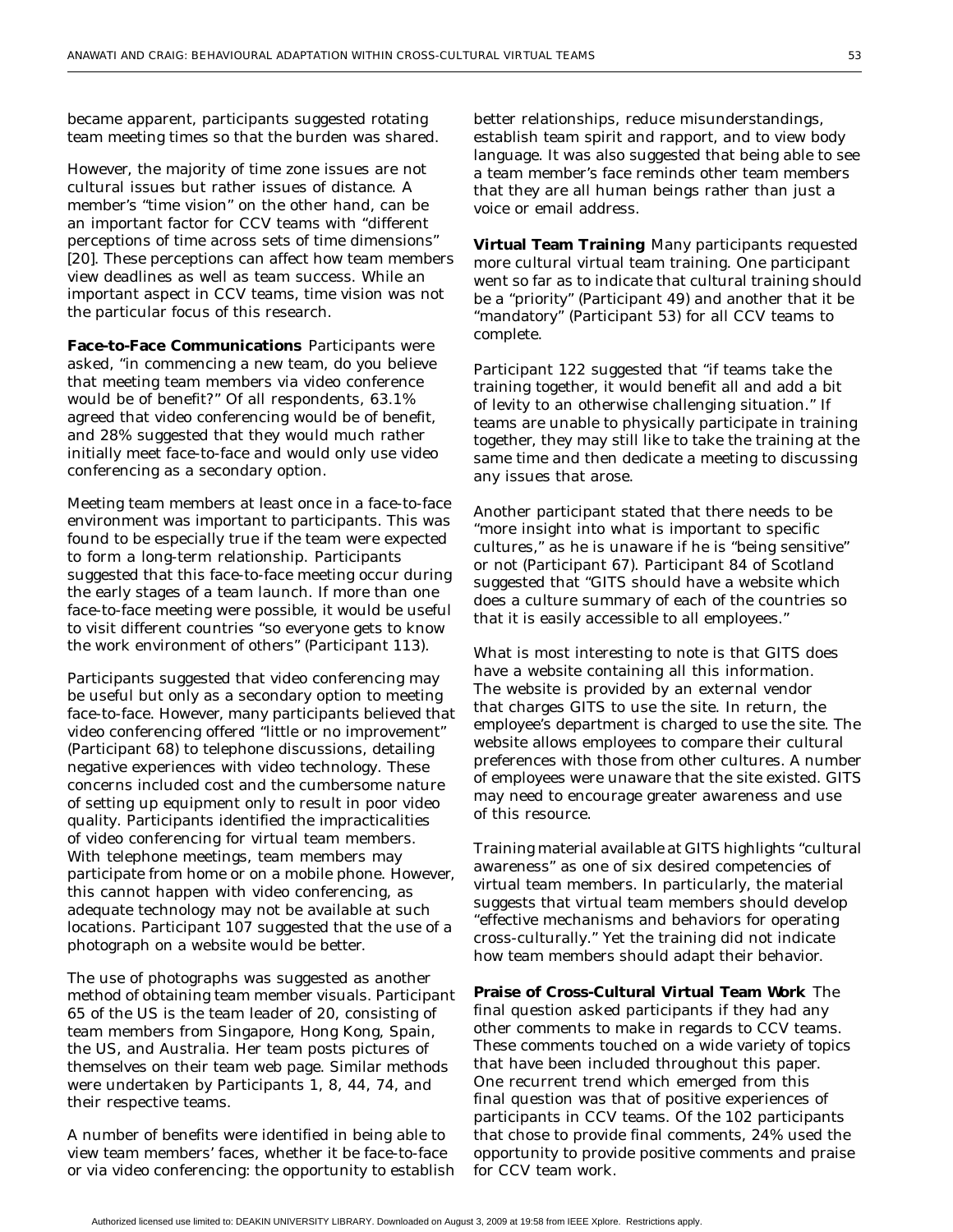CCV team work was described as "extremely effective" (Participant 107), "immensely productive" (Participant 31), and "more powerful" than non-cross-cultural teams (Participant 23). Participants went on to describe their own teams as being "extremely successful" (Participant 103) and "doing a great job of bringing their team together" (Participant 54). In particular, Participant 50 described CCV team work as "a very rewarding experience" and would highly recommend it to others.

In addition to the comments of praise, many participants contacted the researchers to request the results of this study. This illustrates the growing interest and recognition of culture within CCV teams.

### **DISCUSSION**

In investigating behavioral adaptations in CCV teams at GITS, it was found that many respondents did attempt to change their spoken or written communication to improve communication with team members from different cultures. The majority of participants also did want their team members to be aware of their own culture.

It was found that the longer a team member works in CCV teams, the more likely they are to want the rest of their team to be aware of their culture. This indicates that as people gain more experience in CCV environments, they realize the importance of recognizing one's culture. This also suggests that as someone becomes more comfortable with their teammates, the more likely they are to share their culture.

Prior virtual team training was found to influence behavior, however, only if the team training specifically looked at cultural aspects. There were no notable differences between those who had not undertaken any training and those who had undertaken virtual team training without cultural aspects. Those participants who had undertaken virtual training involving cultural aspects adapted their behavior much more than the others. This suggests that virtual team training that includes aspects of culture is influential to the adaptation of behavior and that GITS' training is indeed recognized by its employees.

The literature identifies that CCV team members should adapt their behavior when working with team members from other cultures. The primary research question of this study was "How can CCV team members adapt their behavior with regard to culture?"

The following Framework of Behavioral Adaptations for Cross-Cultural Virtual Teams presents the completed list of adaptations found within this study. This study has also outlined behaviors that caused concern in CCV environments, adding specific

adaptations to the framework in order to counteract these behaviors.

## **FRAMEWORK OF BEHAVIORAL ADAPTATIONS FOR CROSS-CULTURAL VIRTUAL TEAMS**

Creating awareness amongst team members about different ways to adapt behavior to enable them to be culturally sensitive (Table IX) can help improve communication and synergy within CCV teams.

### **LIMITATIONS**

The relatively small response rate from the survey could be considered a limitation of this study. The

TABLE IX FRAMEWORK OF BEHAVIORAL ADAPTATIONS

| Type of<br>Adaptation      | <b>Specific Behaviours</b>                                            |
|----------------------------|-----------------------------------------------------------------------|
|                            | Be aware of cultural differences                                      |
| General                    | Be accepting of cultural differences                                  |
|                            | Allow for team socializing / informal chat                            |
|                            | Reward good behaviour in a cultural sense                             |
|                            | Avoid slang / colloquialisms / jargon / acronyms                      |
|                            | Use simple language                                                   |
|                            | Avoid metaphors                                                       |
|                            | Avoid humour                                                          |
| Spoken                     | Keep to the point                                                     |
| and Written                | Confirm understanding by asking open-ended<br>questions               |
|                            | Reiterate key points                                                  |
|                            | Use follow-up emails for feedback                                     |
|                            | Formulate criticism / praise carefully                                |
|                            | Speak slowly / clearly                                                |
|                            | Acknowledge / invite each individual to speak                         |
| Spoken                     | Allow for 'think time' between responses                              |
|                            | Alter tone of voice (do not be too abrupt)                            |
|                            | Supplement discussions with written text or visual                    |
|                            | Write from the receiver's point of view                               |
| Written                    | Be more descriptive                                                   |
|                            | Use lists / points                                                    |
|                            | Change between formal and informal writing                            |
| Religious<br><b>Belief</b> | Consider religious holidays when scheduling<br>meetings and deadlines |
|                            | Allow extra time for time zone differences                            |
| Time Zone                  | Attempt to schedule meetings during work hours                        |
|                            | Rotate meeting times to share the burden of<br>after-hours work       |
|                            | Initial team face-to-face meeting if possible                         |
| Face-to-                   | Initial team video conference                                         |
| face                       | Put team member photographs on a website                              |
| Meeting                    | Rotate face-to-face meetings in different<br>locations                |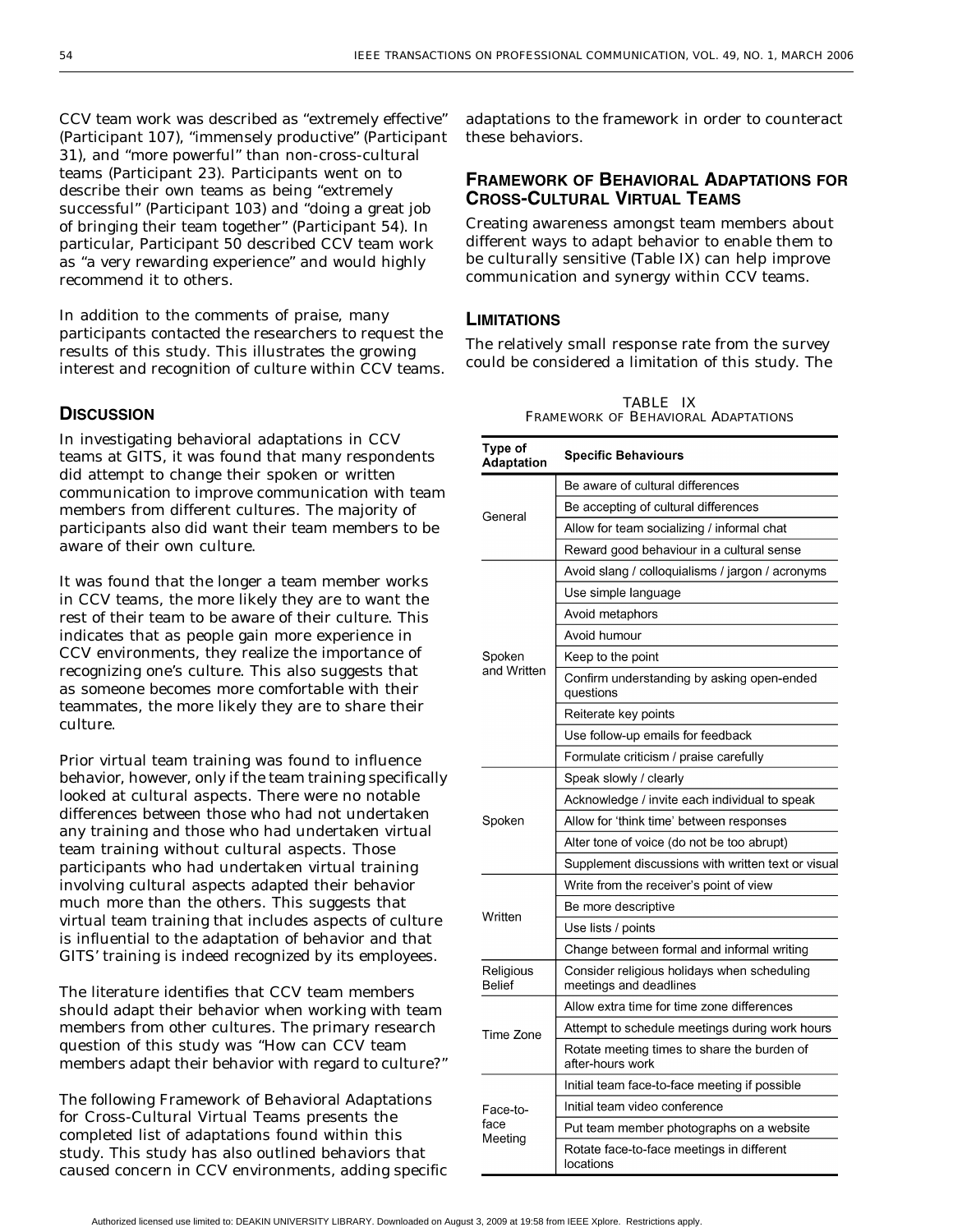<span id="page-11-0"></span>invitation to participate stated that the researchers were interested in the cross-cultural issues associated with and by virtual teams. As participation was voluntary self selection, more people who were interested in cultural issues and recognized the importance for CCV teams may have chosen to respond. Consequently, the figures for behavioral adaptation may be higher than those for the average team at GITS. However, this possibly more culturally aware participation has enabled the assembly of a wide range of behaviors as listed above in the framework.

#### **CONCLUDING REFLECTIONS**

**Application** This study has added to the body of literature concerning culture in virtual team environments, generating further awareness of the issue. The findings of this study have the potential to directly benefit organizations working with cross-cultural virtual teams. It indicates that virtual team training, which includes aspects of culture, is important and provides a framework that can

be used to educate employees to adapt behavior in consideration of culture.

The framework is mainly designed for team interactions, but it is still applicable to any individual that communicates virtually with those in other countries. The framework not only applies to business interactions but also to social virtual interactions with those of other cultures. The framework is also relevant to educational institutions who deal with geographically dispersed students and where virtual team work is gaining popularity.

The framework can also be extended to organizations and individuals who communicate via a face-to-face environment. Such behavioral adaptations and, in particular, spoken adaptations are very much applicable to face-to-face interactions.

**Improvements** As with most cultural studies, the questionnaire was written in English. This study may be further improved by developing the questionnaire in different languages in order to reach a larger sample of participants, allowing for further insight into behavioral adaptations.

#### **REFERENCES**

- [1] A. Powell, G. Piccoli, and B. Ives, "Virtual teams: A review of current literature and directions for future research," *ACM Press*, vol. 35, no. 1, pp. 6–36, 2004.
- [2] A. M. Townsend, S. M. DeMarie, and A. R. Hendrickson, "Virtual teams: Technology and the workplace of the future," *Academy Manage. Executive*, vol. 12, no. 3, pp. 17–29, 1998.
- [3] J. Olson and G. Olson, "Culture surprises in remote software development teams," *ACM Queue*, vol. 1, no. 9, pp. 52–59, 2003.
- [4] B. Egginton, "Cultural complexity and the improved performance of large international projects," in *Proc. Engineering Management Conf. IEEE Int.*, India, 1993, pp. 53–58.
- [5] L. Dubé and G. Paré, "Global virtual teams," *Commun. ACM*, vol. 44, no. 12, pp. 71–73, 2001.
- [6] P. Earley and M. Erez, *The Transplanted Executive*. New York: Oxford Univ. Press, 1997.
- [7] E. Hall and M. Hall, *Understanding Cultural Differences*. Yarmouth, ME: Intercultural Press Inc., 1989.
- [8] C. J. Choi and M. Kelemen, *Cultural Competences: Managing Co-Operatively Across Cultures*, UK: Dartmouth Pub. Co. Ltd., 1995.
- [9] E. Tylor, *Primitive Culture*. London, UK: John Murray, 1871.
- [10] N. J. Holden, *Cross-Cultural Management: A Knowledge Management Perspective*, UK: Financial Times/Prentice-Hall, 2002.
- [11] A. L. Kroeber and C. Kluckhohn, *Culture: A Critical Review of Concepts and Definitions*. Cambridge, MA: Mass. Papers Peabody Museum, 1952.
- [12] G. Hofstede, *Culture's Consequences: Comparing Values, Behaviors, Institutions and Organizations Across Nations*, 2nd ed. Thousand Oakes, CA: Sage, 1980.
- [13] G. Mathews, *On the Meanings of Culture in Global Culture/Individual Identity*. New York: Routledge, 2000.
- [14] G. Hofstede, *Culture and Organization: The Software of the Mind*. New York: McGraw-Hill, 1991.
- [15] M. De Mooij, "Convergence and divergence in consumer behavior: implications for global advertising," *Int. J. Advertising*, vol. 22, no. 2, pp. 1–20, 2003.
- [16] Six Sigma Forum, ASQ. (2004, Jul.). [Online]. Available: http://www.sixsigmaforum.com/terms/t.html
- [17] Management Glossary, L. Gomez-Mejia and D. B. Balkin. (2004, Jul.). [Online]. Available: http://www.mhhe.com/primis/catalog/pcatalog/GOMEZ.htm
- [18] E. McDonough, K. B. Kahn, and G. Barczak, "An investigation of the use of global, virtual, and co-located new product development teams," *J. Innovation Manage.*, vol. 18, no. 2, pp. 110–120, 2001.
- [19] A. Rutkowski, D. Vogel, M. van Genuchten, T. Bemelmans, and M. Favier, "E-collaboration: The reality of virtuality," *IEEE Trans. Prof. Commun.*, vol. 45, no. 4, p. 4, Dec. 2002.
- [20] C. Saunders, C. Van Slyke, and D. Vogel, "My time or yours? Managing time visions in global virtual teams," *Academy Manage. Executive*, vol. 18, no. 1, pp. 19–31, 2004.
- [21] D. Robey, H. M. Khoo, and C. Powers, "Situated learning in cross-functional virtual teams," *IEEE Trans. Prof. Commun.*, vol. 43, no. 1, pp. 51–66, Mar. 2000.